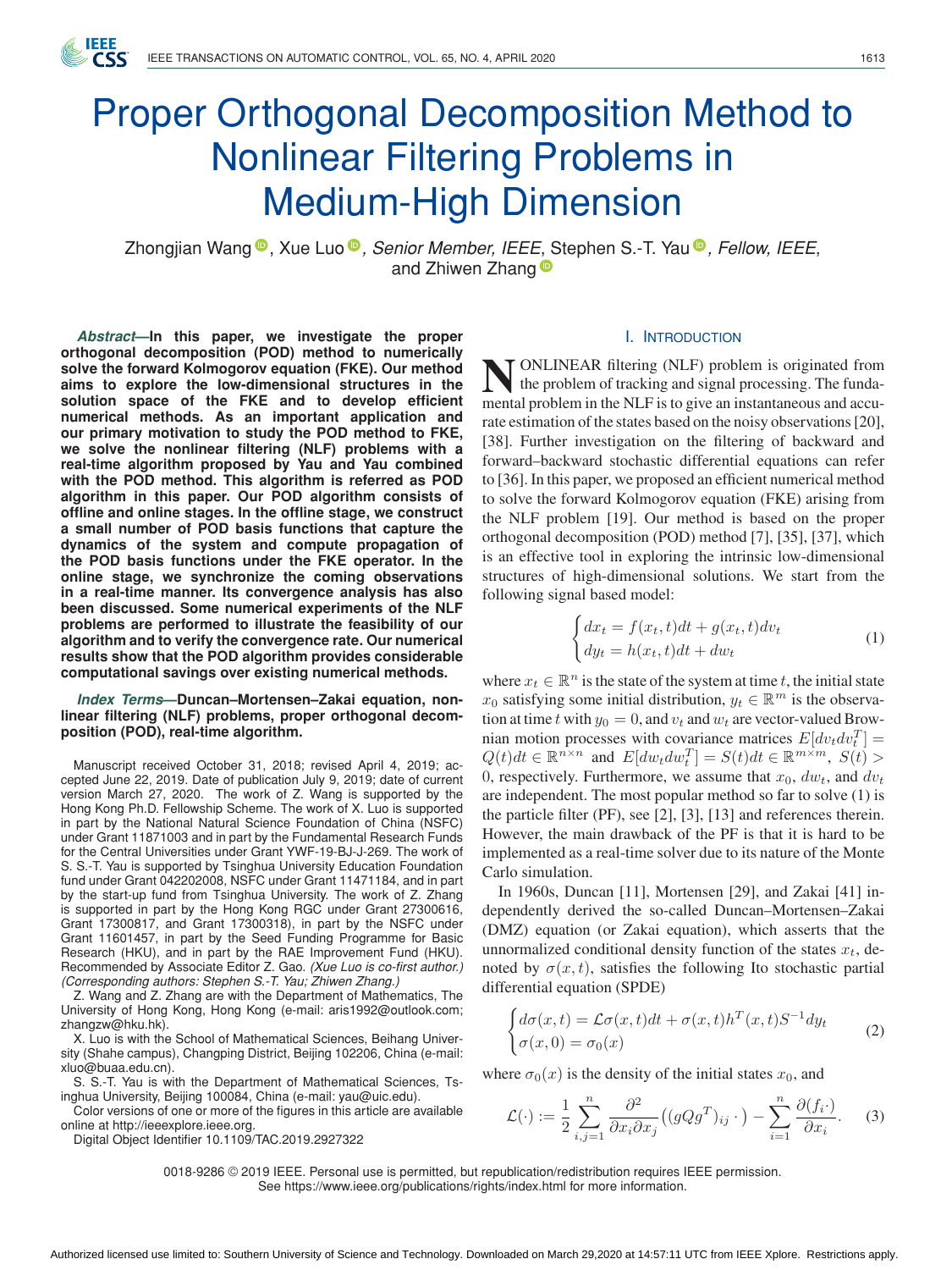The DMZ equation laid down the solid foundation to study the NLF problem from the viewpoint of SPDE. However, the DMZ equation cannot be solved analytically in general. Many efforts have been made to develop efficient numerical methods. One of the commonly used method is the splitting-up method originated from the Trotter product formula, which was first introduced in [6] and has been extensively studied later, see [14], [18], and [30]. In [24], the so-called  $S<sup>3</sup>$  algorithm was developed based on the Wiener chaos expansion, by separating the computations involving the observations from those dealing only with the system parameters. The boundedness of the drift term  $f$ , diffusion term  $g$ , and observation term  $h$  is required for the technical proof.

To overcome this restriction, the third author and his coworker [39] developed a novel algorithm to solve the DMZ equation. Specifically, for each given realization of the observation process denoted by  $y_t$ , they made an invertible exponential transformation

$$
\sigma(x,t) = \exp\left(h^T(x,t)S^{-1}(t)y_t\right)u(x,t) \tag{4}
$$

and transformed the DMZ (2) into a deterministic partial differential equation with stochastic coefficients

$$
\begin{cases}\n\frac{\partial}{\partial t}u(x,t) + \frac{\partial}{\partial t}(h^TS^{-1})y_t u(x,t) \\
= \exp\left(-h^T(x,t)S^{-1}(t)y_t\right)\left(\mathcal{L} - \frac{1}{2}h^TS^{-1}h\right) \\
\cdot \left(\exp\left(-h^T(x,t)S^{-1}(t)y_t\right)u(x,t)\right) \\
u(x,0) = \sigma_0(x)\n\end{cases} (5)
$$

Equation (5) is the so-called pathwise robust DMZ equation. The boundedness of the drift term  $f$  (contained in the operator  $\mathcal{L}(\cdot)$  and observation term h is replaced by some mild growth conditions in this case. Nevertheless, they still make the assumption that the drift term, the observation term, and the diffusion term are time invariant, which means that  $f$ ,  $h$ , and  $g$  in (1) cannot explicitly depend on time. Later on, in [26], the second and the third author of this paper generalized the algorithm in [39] to more general settings of the NLF problems, namely, the time-dependent ones. In this paper, we refer it as offline and online method.

Let us assume that the observation time sequences  $0 = t_0 <$  $t_1 < \cdots < t_{N_t} = T$  are given. Notice that the observation data  $\{y_{t_i}\}\$  at each observation time  $t_j, j = 1, \ldots, N_t$  are unknown until the online experiment runs. Therefore, in each time interval  $t_{i-1} \leq t < t_i$ , one freezes the stochastic coefficient  $y_t$  to be  $y_{t_{i-1}}$ in (5) and makes the exponential transformation

$$
u_j(x,t) = \exp\left(h^T(x,t)S^{-1}(t)y_{t_{j-1}}\right)u(x,t).
$$

It is easy to deduce that  $u_j$  satisfies the FKE

$$
\frac{\partial}{\partial t}u_j(x,t) = \left(\mathcal{L} - \frac{1}{2}h^T S^{-1}h\right)u_j(x,t) \tag{6}
$$

where the operator  $\mathcal L$  is defined in (3). In [27], the offline and online method has been put into practice by the second and the third author of this paper. They investigated the Hermite spectral method to numerically solve the one-dimensional (1-D) FKE (6) and analyzed the convergence rate of the proposed method.

Although for the extremely low-dimensional state, the offline and online method [27] is very efficient as to accuracy and CPU

time compared with PF, the bottle-neck of the algorithm in [26] is to solve high-dimensional FKE accurately and compute a huge amount of numerical integrations online, if the state in NLF problems is high dimensional. The real-time manner can be heavily deteriorated by the so-called curse of dimensionality. Yueh *et al.* [40] proposed a numerical scheme based on the quasi-implicit Euler method for solving the high-dimensional FKE, which took more than 131 min to solve a 6-D problem in time interval [0, 20] with observation time step  $\Delta \tau = 0.01$  on a desktop computer, which is far from being real time.

This motivates us to investigate the possible low-dimensional structures in the high-dimensional FKEs arising from NLF problems, so that we can design more efficient numerical methods. In fact, many high-dimensional problems have certain low-dimensional structures, which suggest the existence of reduced-order models (ROMs) and better formulations for efficient numerical methods. Inspired by the recent work of the last author in this paper who has developed problem-dependent basis functions to solve SPDEs [8]–[10], we propose to use the POD method to explore the low-dimensional structures of the solutions to FKE. This in turn will help us obtain an efficient numerical method to solve the NLF problems.

The POD algorithm in this paper constructs the basis from the snapshots of some reference solutions, obtained either by finite difference method (FDM) [40] or by spectral method [27]. The basis is called POD basis in the sequel, which represents the most energetic structures of the FKE and provides an efficient way to explore the low-dimensional structures of the FKE solutions. With the POD basis at hand, the offline and online method can be applied by replacing the prescribed basis, say generalized Hermite functions (GHF) in [27].

The advantage of the POD algorithm is that with much fewer POD basis, most dynamics of the system can be captured well. Therefore, the POD algorithm significantly reduces the degree of freedom (DOF) in the online computation. For example, in Section IV, the number of the POD basis for the 2-D almost linear problem and 2-D cubic sensor problem are only 70 and 100, respectively. If simply tensor-producting the GHF in [27] for 2-D problems, it would be 625 basis for almost linear problem and 2025 basis for cubic sensor problems, respectively. Hence, by exploring low-dimensional structures in the solution space, the POD algorithm helps us alleviate the curse of dimensionality to a certain extent.

We should point out that the number of the POD basis depends on the decay speed of the eigenvalues of the correlation matrix (14) and is problem-dependent. Due to its energy-minimizing property in the sense that the POD basis minimizes the total mean squared error and gives the optimal representation of solution snapshots, our POD algorithm provides considerable computational savings over existing numerical methods. In other words, the POD algorithm can be viewed as the optimization of the offline and online method by elaborately constructing the problem-dependent basis. After the POD basis functions have been constructed, we only need to solve a much smallerscaled FKE in the offline stage and much fewer numerical integrations in the online stage. We shall demonstrate the performance of our algorithm through numerical experiments in Section IV.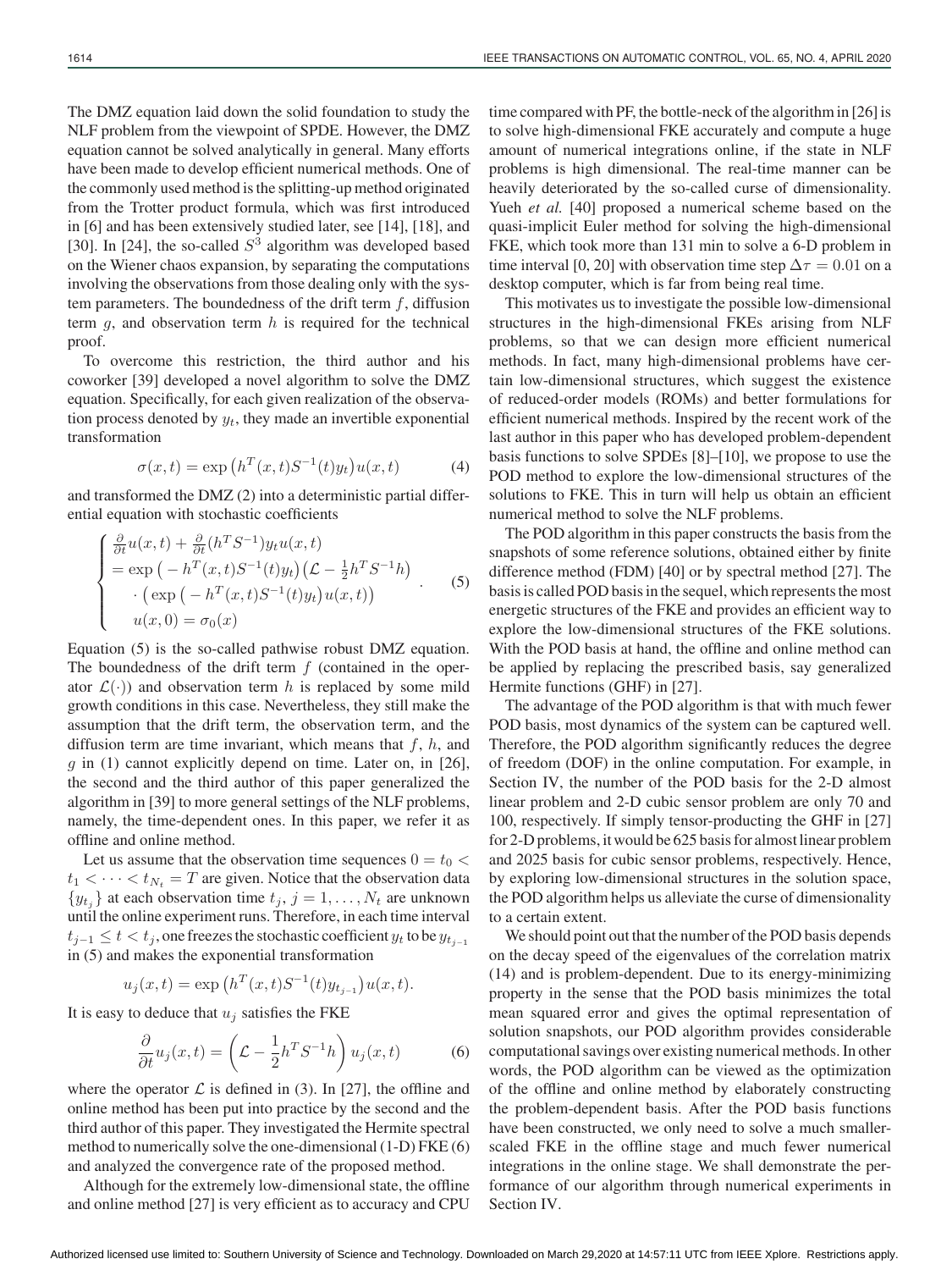The rest of this paper is organized as follows. In Section II, we recall the basic idea of the POD method and the established facts of the well-posedness of the pathwise robust DMZ equation. In Section III, we describe the POD algorithm in detail. The convergence and effectiveness analysis of the proposed algorithm will also be discussed. In Section IV, we present numerical results to demonstrate the accuracy and efficiency of our method. Conclusions are drawn in Section V.

#### II. PRELIMINARIES

In this section, we shall first introduce the POD method for solving a deterministic and nonparametric dynamical system. To make this paper self-contained, we also introduce the existence and uniqueness of the solution to DMZ equation and the offline and online algorithm for time-varying NLF problems.

#### *A. Proper Orthogonal Decomposition*

The POD, also known as Karhunen–Loève expansion in stochastic process and signal analysis [21], [23], or the principal component analysis in statistics [1], or singular value decomposition in linear algebra, or the method of empirical orthogonal functions in geophysical fluid dynamics [15], [31], has first been introduced in solving the turbulence in fluid dynamics. It aims to generate optimally ordered orthonormal basis functions in the least squares sense for a given set of theoretical, experimental, or computational data. ROMs or surrogate models are then obtained by truncating this optimal basis functions, which provide considerable computational savings over the original high-dimensional problems. We refer the interested readers to [5], [7], [17], [35], [37], [42], and references therein for more details.

Let  $X$  be a Hilbert space equipped with the inner product  $(\cdot, \cdot)_X$  and norm  $|| \cdot ||_X$ . Let  $u(\cdot, t) \in X$ ,  $t \in [0, T]$  the solution of a dynamic system. In practice, we approximate the space  $X$ with a linear finite dimensional space V with  $\dim V = d$ , where d represents the DOF of the solution space. We should point out that d can be extremely large for high-dimensional problem. Given a set of snapshot of solutions, a linear spaces  $V$  can be spanned

$$
V = \text{span}\{u(\cdot, t_0), u(\cdot, t_1), \dots, u(\cdot, t_{N_t})\}
$$
(7)

where  $t_0, \ldots, t_{N_t} \in [0, T]$  are different time instances. The POD method aims to build a low-dimensional orthonormal basis functions  $\{\phi_k\}_{k=1}^{N_{\text{pod}}}$  with  $N_{\text{pod}} \ll \min(d, (N_t + 1))$  that optimally approximates the solution snapshots. Specifically, the POD basis functions  $\{\phi_k\}_{k=1}^{N_{\text{pod}}}$  minimize the following error:

$$
\frac{1}{N_t+1} \sum_{i=0}^{N_t} ||u(\cdot, t_i) - \sum_{k=1}^{N_{\text{pod}}} (u(\cdot, t_i), \phi_k(\cdot))_X \phi_k(\cdot) ||_X^2 \quad (8)
$$

subject to the constrains that  $(\phi_m(\cdot), \phi_n(\cdot))_X = \delta_{mn}$ ,  $1 \leq$  $m, n \leq N_{\text{pod}}.$ 

In this paper, we shall use the method of snapshots [35] to construct POD basis from the training solution snapshots and generate a low-dimensional subspace to approximate the solutions of FKE in our NLF problems. More details will be provided in the Section III-A.

## *B. Pathwise Robust DMZ Equation*

As we briefly mentioned in the introduction that the solution of the DMZ (2) is the key to solve the NLF problems completely. However, it is impractical to be solved in an efficient way. With a given observation path, one can derive the pathwise robust DMZ (5) easily with an exponential transform (4). The existence and uniqueness of (5) has been investigated by many researchers. The well-posedness is guaranteed when the drift term  $f \in C<sup>1</sup>$ and the observation term  $h \in C^2$  are bounded in [32]. Later on, similar results were obtained under weaker conditions. For instance, the well-posedness results on the pathwise robust DMZ equation with a special class of unbounded coefficients were obtained in [4] and [12], but the results were for 1-D case. Moreover their results cannot even cover the linear case. In [39], the third author of this paper and his collaborator established the well-posedness result under the condition that  $f$  and  $g$  have at most linear growth. The second and third author of this paper used more delicate analysis to give a time-varying analogous well-posedness result to the pathwise-robust DMZ equation under some mild growth conditions on  $f$  and  $h$  in [26].

Although compared to the DMZ (2), the pathwise robust DMZ (5) should be easier to solve, since the stochastic term has been transformed into the coefficients, it is still difficult to obtain an analytic solution in general. Many efforts have been devoted to develop efficient and robust numerical methods to solve the FKE (6), see [6], [14], [18], [24], [30], and references therein.

## *C. Offline and Online Algorithm*

In 2013, the second and third author of this paper developed the offline and online algorithm for the time-varying NLF problems, where the GHF are used as the prescribed orthogonal basis in solving the cubic sensor problem [27]. The offline computing means that it can be performed without any online observation or experimental data. On the contrary, the online computing needs the observation data that is only available during the experiment. We briefly recall this algorithm and summarize it in Algorithm 1. Let  $\{\psi_k\}_{k=1}^{N_b}$  denote the prescribed orthogonal basis, say the generalized Hermite functions in [27], and  $I^{[t_{j-1},t_j]}$ , the propagator defined by solving  $(9)$  on a domain D, where the initial data are chosen as each basis  $\psi_k$ .

*Remark 2.1:* If (9) is time-invariant and the observation intervals are uniform, i.e.,  $t_{i+1} = t_i + \Delta t$ ,  $\forall j$ , we only need to calculate the propagator (9) once in the ofline stage. That is, the first for-loop in Algorithm 1 is unnecessary.

### III. OUR POD ALGORITHM TO SOLVE THE NLF PROBLEMS

The novelty of our algorithm is to construct a set of problemdependent orthogonal basis in the offline stage by the POD algorithm, where the solution snapshots are chosen from reference solutions. The choice of a numerical method for the reference solution is not crucial since all the computation are implemented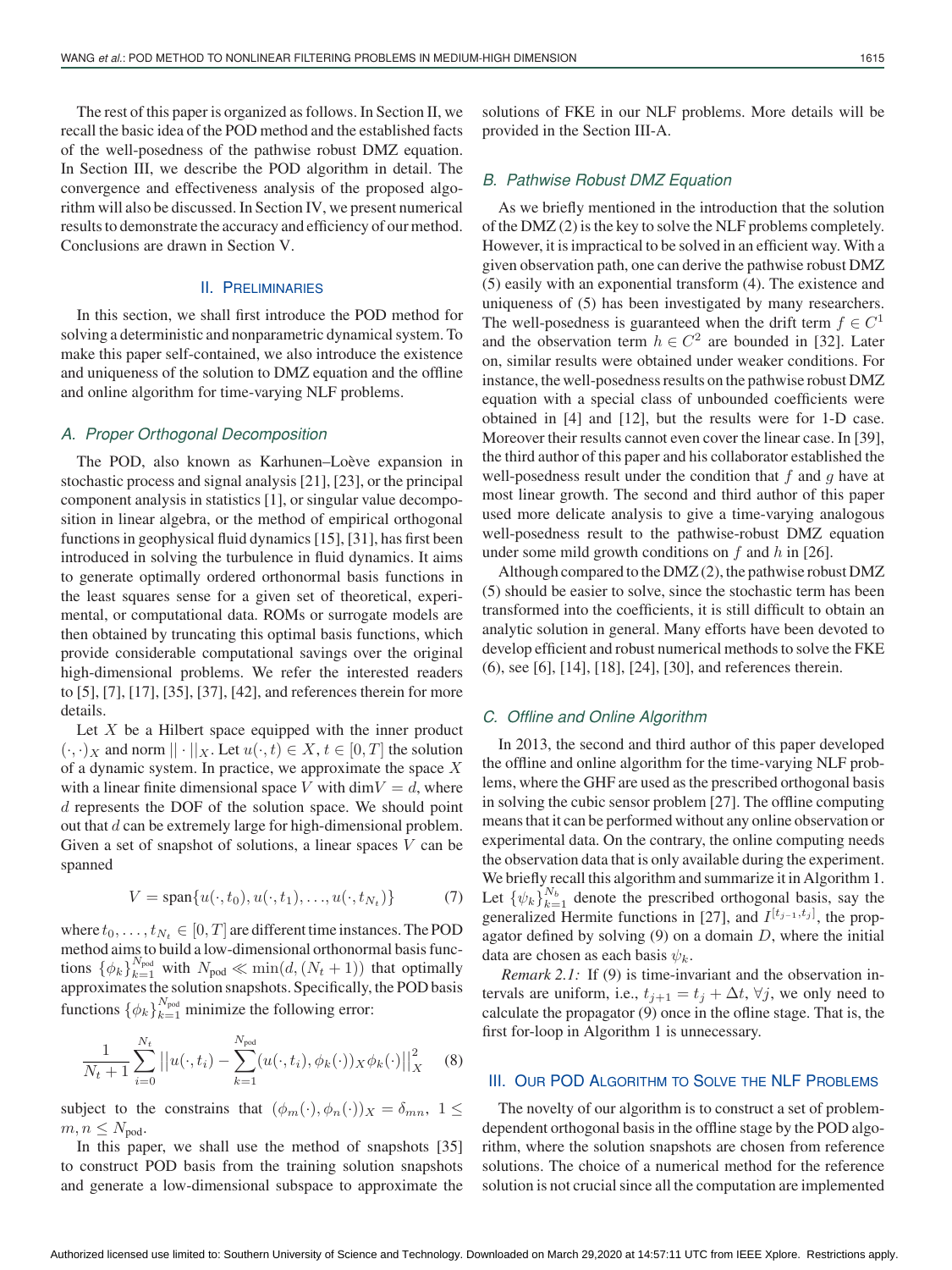**Algorithm 1:** Off- and On-Line Computing [27].

1: **for** 
$$
j = 1 \rightarrow N_t
$$
 **do** %Off-line stage

2: **for**  $k = 1 \rightarrow N_b$  **do** 

3: Solve the FKE on the domain D

$$
\begin{cases} \frac{\partial \phi}{\partial t}(x,t) = \left(\mathcal{L} - \frac{1}{2}h^T S^{-1} h\right) \phi(x,t), \\ \phi(x,t_{j-1}) = \psi_k(x) \end{cases} \tag{9}
$$

on  $[t_{j-1}, t_j]$  by FDM, and get  $I^{[t_{j-1}, t_j]} \psi_k(x)$ .

- 4: Store  $I^{[t_{j-1},t_j]} \psi_k$ .
- 5: **end for**
- 6: **end for**
- 7: Set up the initial distribution of  $x_0$ . %on-line stage
- 8: **for**  $j = 1 \rightarrow N_t$  **do**
- 9: Project  $u(\cdot, t_{j-1})$  onto the prescribed basis functions, and obtain the a priori solution at  $t_i$ :

$$
u^{-}(x,t_{j}) = \sum_{k=1}^{N_{b}} (u(\cdot,t_{j-1}),\psi_{k}(\cdot))_{L^{2}(D)} I^{[t_{j-1},t_{j}]}\psi_{k}(x).
$$

10: Assimilate the new observation data  $y_{t_j}$  into the a priori solution  $u^-(x, t_i)$ :

$$
u(x, t_j)
$$
  
=  $\exp[h^T(x, t_j)S^{-1}(t_j)(y_{t_j} - y_{t_{j-1}})]u^-(x, t_j).$   
(10)

11: Calculate related statistics by using  $u(x, t_i)$  as the unnormalized density function at time  $t_i$ .

12: **end for**

in the offline stage. In the online stage, our algorithm provides huge savings since the number of POD basis is much smaller.

## *A. Description of Our POD Algorithm*

In this section, we shall state the construction of the POD basis by the method of snapshots in detail. Again let  $X$  be a Hilbert space equipped with the inner product  $(\cdot, \cdot)_X$  and norm  $|| \cdot ||_X$ . Let  $(\Omega, \mathcal{A}, \mathbb{P})$  be a probability space. Denote  $u(\cdot, t, \omega) \in X, t \in$  $[0, T]$ ,  $\omega \in \Omega$ , be the solution of a random dynamic system, i.e., (5), where the randomness is associated with the observations in  $y_t$ . We aim to construct a set of POD basis, still denoted by  $\{\phi_k\}_{k=1}^{N_{\text{pod}}}$ , so that the projection error in X, i.e.,

$$
u(\cdot, t, \omega) - \sum_{k=1}^{N_{\text{pod}}} (u(\cdot, t, \omega), \phi_k(\cdot))_X \phi_k(\cdot)
$$

is minimized in the norm  $L^2_F(0,T;X)$ , which is defined as

$$
\|\circ\|_{L_F^2(0,T;X)}^2 = \mathbb{E}\left[\int_0^T \|\circ\|_X^2 dt\right].\tag{11}
$$

The POD basis has an optimal approximation property in the sense of minimizing the projection error. However, it is not easy

to be obtained analytically. In the sequel, we shall use the method of snapshots [35] to construct the POD basis numerically.

We approximate the space  $X$  by a linear finite dimensional space V with dim $V = d$ , where d is the DOF of the physical space. We choose the time instances as  $0 = t_0 < t_1 < \cdots <$  $t_{N_t} = T$  and generate a set of Monte Carlo realizations of the random observations  $\{y_{t_i}(\omega_j)\}\$  with  $0 \le i \le N_t, 1 \le j \le N_{\text{mc}}$ .

To obtain solution snapshots, we use FDM to solve (5) along each sample path of the random observation. This procedure provides us with sufficient amount of snapshots  $\{u(\cdot,t_i,\omega_j)\},\$ with the cardinality  $N = (N_t + 1)N_{\text{mc}}$ . These solution snapshots are assumed to capture the information of the solution space (or manifold) of the (5) well. We remark that Monte Carlo realizations  $\{y_{t_i}(\omega_i)\}\$ are served as training purpose, which can be replaced by the historical collected observations data.

Given the set of snapshots of solutions, a linear space  $V$  can be spanned, denoted as

$$
V = \text{span}\{u(x, t_i, \omega_j) : x \in \mathbb{R}^n, t_i \in [0, T], \omega_j \in \Omega
$$
  

$$
i = 0, \dots, N_t, j = 1, \dots, N_{\text{mc}}\}.
$$
 (12)

To construct the POD basis  $\{\phi_k\}_{k=1}^{N_{\text{pod}}}$ , we need to find the minimizers of the following minimization problem

$$
\min_{\{\phi_k\}_{k=1}^{N_{\text{pod}}}} \frac{1}{(N_t+1)N_{\text{mc}}} \sum_{j=1}^{N_{\text{mc}}} \sum_{i=0}^{N_t}
$$
\n
$$
\left\| u(\cdot, t_i, \omega_j) - \sum_{k=1}^{N_{\text{pod}}} \left( u(\cdot, t_i, \omega_j), \phi_k(\cdot) \right)_X \phi_k(\cdot) \right\|_X^2 \tag{13}
$$

subject to the constrains that  $(\phi_m(\cdot), \phi_n(\cdot))_X = \delta_{mn}, 1 \leq$  $m, n \leq N_{\text{pod}}$ .

By Sirovich [35], we know that the optimization problem (13) can be reduced to an eigenvalue problem

$$
Kv = \lambda v \tag{14}
$$

where  $K \in R^{N \times N}$  is the correlation matrix with the  $(i_1N_{\text{mc}} +$  $j_1, i_2N_{\text{mc}} + j_2$ )th element

$$
K_{i_1N_{\text{mc}}+j_1,i_2N_{\text{mc}}+j_2} = \frac{1}{N} \left( u(\cdot,t_{i_1},\omega_{j_1}),u(\cdot,t_{i_2},\omega_{j_2}) \right)_X.
$$

We sort the eigenvalues in a decreasing order as  $\lambda_1 \geq \lambda_2 \geq$  $\cdots \ge \lambda_N > 0$  and denote the corresponding eigenvectors by  $v_k$ ,  $k = 1, \ldots, N$ . It can be shown that the POD basis  $\{\phi_k\}_{k=1}^{N_{\text{pod}}}$  are constructed by

$$
\phi_k(\cdot) = \frac{1}{\sqrt{\lambda_k}} \sum_{j=1}^{N_{\text{mc}}} \sum_{i=0}^{N_t} (v_k)_{iN_{\text{mc}}+j} u(\cdot, t_i, \omega_j)
$$
(15)

for  $1 \leq k \leq N$ , where  $(v_k)_l$  is the *l*th component of the eigenvector  $v_k$ . In addition, we have the follow estimate for the projection error.

*Proposition 3.1 (Sec. 3.3.2, [16] or p. 502, [5]):* Let  $\lambda_1 \geq$  $\lambda_2 \geq \cdots \geq \lambda_N > 0$  denote the positive eigenvalues of K in (14). Then,  $\{\phi_k\}_{k=1}^{N_{\text{pod}}}$  constructed according to (15) are the POD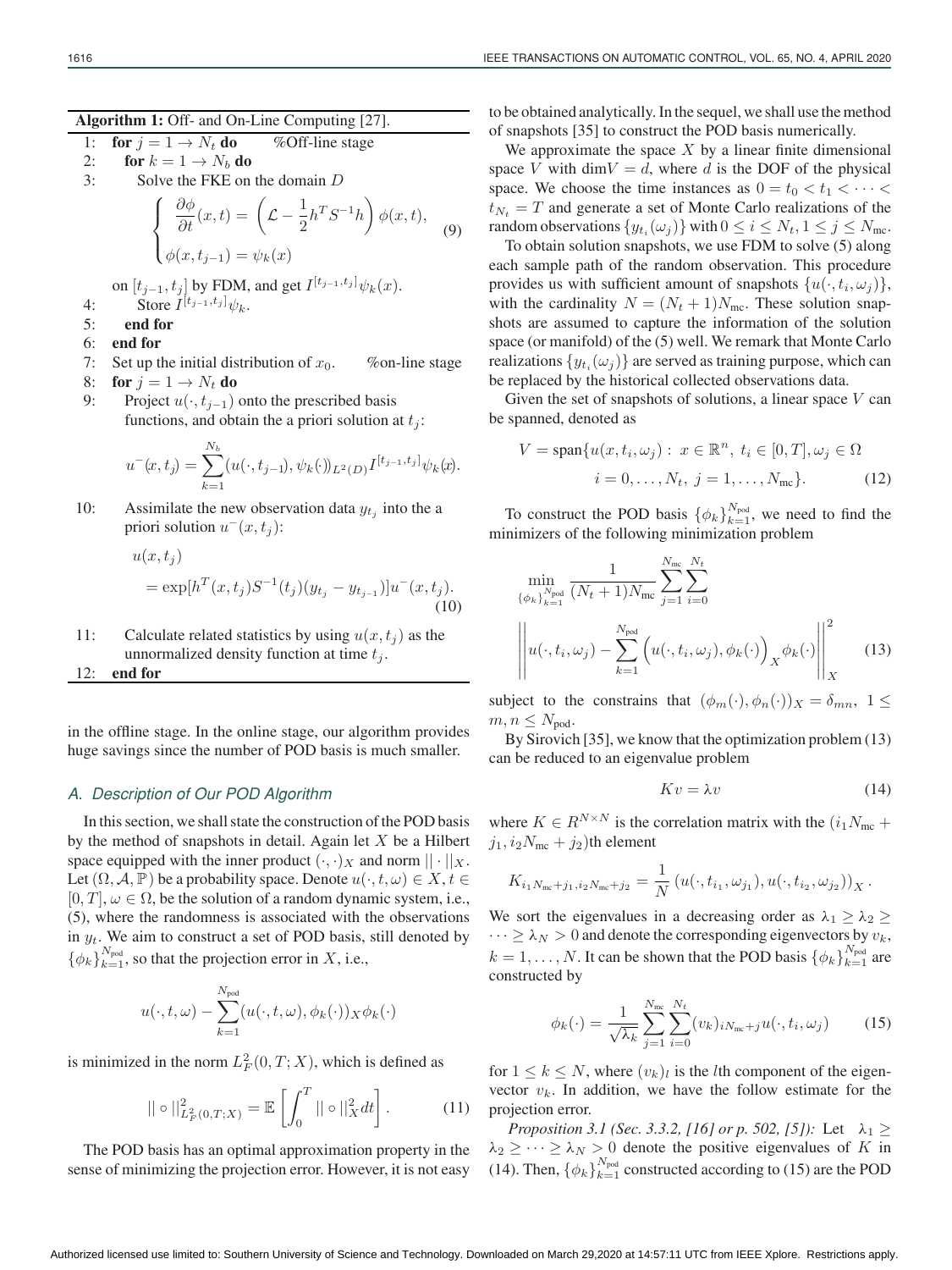- 1: **for**  $j = 1 \rightarrow N_{mc}$  **do** % Generation of the solution snapshots
- 2: Generate random observations  $\{y_{t_i}(\omega_j)\}\$  with  $0 \leq i \leq N_t, 1 \leq j \leq N_{mc}.$
- 3: Compute the solution  $u(x, t, \omega_i)$  of the pathwise robust DMZ  $(5)$  by FDM on a domain  $D$ .
- 4: Store the snapshots of u as  $\mathcal{U} = \{u(\cdot,t_i,\omega_i)\}_{i,j}$ ,  $i = 0, \ldots, N_t$ .
- 5: **end for**
- 6: Compute the eigen-decomposition of the correlation matrix  $K$  in (14), where the eigen-pairs are denoted by  $(\lambda_k, v_k)$ ,  $k = 1, \ldots, (N_t + 1)N_{mc}$ . % The method of snapshots
- 7: Set a tolerance tol<sub>ρ</sub>, and let  $\rho = 0$ .
- 8: **while**  $\rho < tol_\rho$  **do**
- 9: Increase  $N_{\text{pod}}$  and calculate  $\rho = \frac{\sum_{k=1}^{N_{\text{pod}}} \lambda_k}{\sum_{k=1}^{N} \lambda_k}$ .
- 10: **end while**
- 11: Store the first  $N_{\text{pod}}$  eigen-pairs  $\{\lambda_k, v_k\}_{k=1}^{N_{\text{pod}}}$ .
- 12: **for**  $k = 1 \rightarrow N_{\text{pod}}$  **do**
- 13: Construct the basis  $\{\varphi_k\}_{k=1}^{N_{\text{pod}}}$  as in (15).
- 14: **end for**

basis and we have the following error formula:

$$
\frac{1}{N} \sum_{j=1}^{N_{\text{mc}}} \sum_{i=0}^{N_t} \left\| u(\cdot, t_i, \omega_j) - \sum_{k=1}^{N_{\text{pod}}} \left( u(\cdot, t_i, \omega_j), \phi_k(\cdot) \right)_X \phi_k(\cdot) \right\|_X^2
$$
\n
$$
= \frac{\sum_{k=N_{\text{pod}}+1}^N \lambda_k}{\sum_{k=1}^N \lambda_k} \left( \frac{1}{N} \sum_{j=1}^{N_{\text{mc}}} \sum_{i=0}^{N_t} ||u(\cdot, t_i, \omega_j)||_X^2 \right). \tag{16}
$$

In our POD algorithm, the snapshots of solutions  $u(x, t_i, \omega_i)$ s are obtained by numerical methods. Therefore, the POD basis  $\{\phi_k\}_{k=1}^{N_{\text{pod}}}$  are computed and represented based on the numerical solutions  $u(x, t_i, \omega_i)$ .

To determine the number of POD basis  $N_{\text{pod}}$ , we use the decay property of eigenvalues in  $\lambda_k$  and choose the first  $N_{\text{pod}}$  dominant eigenvalues such that the ratio

$$
\rho = \frac{\sum_{k=1}^{N_{\text{pod}}} \lambda_k}{\sum_{k=1}^{N} \lambda_k} \tag{17}
$$

is big enough so that  $1 - \rho$  is less than a prescribed error threshold tol<sub>ρ</sub>, say tol<sub>ρ</sub> = 1%. One would prefer the eigenvalues decaying as fast as possible so that the fewer basis can ensure the higher accuracy. We refer the interested reader to [33] for some estimates on the rate of decay of the eigenvalues in the Karhunen–Loève expansion, which are essentially the eigenvalues in POD algorithm. Finally, we summarize the construction of the POD basis in Algorithm 2.

In our numerical experiments in Section IV-B, we observed that in the asymptotic regime, the accumulated ratio (17) obtained using our constructed basis approaches one exponentially

fast as  $N_{\text{pod}}$  increases, i.e.,

$$
1 - \rho \sim e^{-cN_{\text{pod}}}, \quad c > 0. \tag{18}
$$

This can significantly reduce the number of the basis involving in the online computation.

*Remark 3.1:* In Section III-B, we shall prove that under mild assumptions the error between the solution obtained by the POD basis  $\{\phi_k\}_{k=1}^{N_{\text{pod}}}$  and the reference solution has exponential decay property.

*Remark 3.2:* We assume that the number of time instances  $(N_t + 1)$  and the number of sample paths  $N_{\text{mc}}$  are chosen in such a way that the solution snapshots capture the information of the solution space (or manifold) of the (5). The choice of parameter sample points is a critical question that arises in the POD method to compute the basis, especially for systems with time-dependent and/or stochastic parameters; see [5, Sec. 6]. Our strategy in choosing the sample points may not be optimal though, the numerical results reveal that the (5) has certain low dimensional structures in the solution space. Our result can be viewed as a recent progress in the POD method for solving stochastic dynamic problems.

*Remark 3.3:* If the stochastic dynamic problems possess some kind of ergodicity property, one can choose any one sample path of the observation  $y_t$  and replace the norm  $L^2_F(0,T;X)$  by  $L^2(0, T; X)$  in computing the projection error of the POD basis. That is, given any  $\omega_0 \in \Omega$ , the POD basis  $\{\phi_k\}_{k=1}^{N_{\text{pod}}}$  minimizes the error

$$
\int_0^{T_{\text{mix}}} \left\| u(\cdot, t, \omega_0) - \sum_{k=1}^{N_{\text{pod}}} (u(\cdot, t, \omega_0), \phi_k(\cdot)) \chi \phi_k(\cdot) \right\|_X^2 dt
$$

where  $T_{\text{mix}}$  should be beyond the mixing time.

#### *B. Convergence Analysis*

Our POD algorithm significantly improves the performance of the offline and online algorithm developed in [26]. In this section, we shall first discuss the connection between the offline and online algorithm in [26] and the splitting-up method in [6], so that the convergence of the DMZ (2) in  $L_F^2(0,T;H^1(\mathbb{R}^n))$ is applicable in our POD algorithm, where  $H^1(\mathbb{R}^n)$  denotes Sobolev space  $W^{1,2}(\mathbb{R}^n)$ . Furthermore, under the assumption of certain ergodicity property in Remark 3.3, we can also show the convergence of the POD algorithm to the pathwise robust DMZ (5) in  $L^2$  norm without the boundedness condition on f,  $g$ , and  $h$  as in Assumption [As-1]-[As-2].

*1) Analysis Based on the Splitting-Up Method:* Let us assume that the observation time sequences are uniform, namely  $t_{i+1} - t_i = \Delta t$ ,  $j = 0, \ldots, N_t - 1$ . The observation data at time  $t_j$  is denoted by  $y_{t_j}$  and  $\Delta y_j = y_{t_j} - y_{t_{j-1}}$ . Let us recall the splitting-up method briefly. To be consistent with the settings in [6], we assume in this section that  $S = I$ , the identity matrix. The DMZ  $(2)$  has been decomposed into two processes  $U$ and  $U^-$  in the time intervals  $[t_{i-1}, t_i)$ ,  $i = 1, \ldots, N_t$ , which satisfy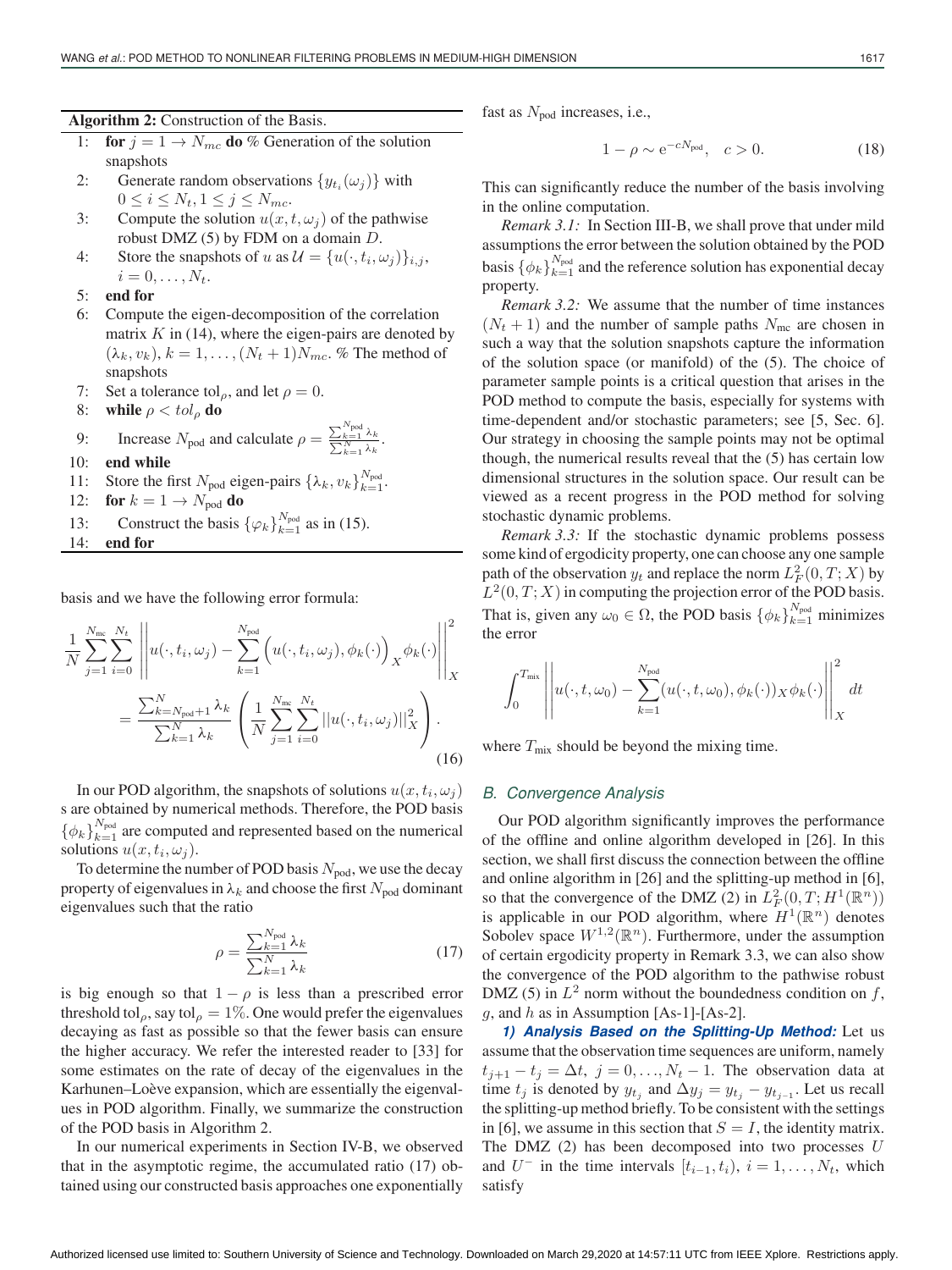$$
dU(t) = \left(\mathcal{L}U - \frac{\mu}{2}U\right)dt
$$
  

$$
U(t_{i-1}) = \begin{cases} U^-(t_{i-1}), & \text{if } i = 2, 3, \dots, N_t \\ \sigma_0, & \text{if } i = 1 \end{cases}
$$
 (19)

and

$$
dU^{-}(t) + \frac{\mu}{2}U^{-}dt = U^{-}h^{T}dw_{t}
$$

$$
= U^{-}h^{T}dy_{t} - U^{-}h^{T}hdt
$$

$$
U^{-}(t_{i-1}) = U(t_{i})
$$
(20)

respectively, where  $\mathcal L$  is the operator in (3) and  $\sigma_0$  is the unnormalized conditional density function of the initial state  $x_0$ . Notice the following two important facts:

- 1) U satisfies FKE (6) or (9) in Algorithm 1 with  $\mu = h^T h$ in (19);
- 2)  $U^-$  can be solved explicitly, i.e.,

$$
U^{-}(t) = U^{-}(t_{i-1})e^{\int_{t_{i-1}}^{t} h^{T}dy_{s} + \frac{1}{2}\int_{t_{i-1}}^{t} (h^{T}h - \mu)ds}.
$$
  
If  $\mu = h^{T}h$ , then  

$$
U^{-}(t) = U^{-}(t_{i-1})e^{\int_{t_{i-1}}^{t} h^{T}(s)dy_{s}}
$$

$$
\approx U^{-}(t_{i-1})e^{h^{T}(t_{i-1})\Delta y_{i}}.
$$

This is exactly the initial update (10) in Algorithm 1.

Now, we recall the convergence result in [6]. Let  $(\Omega, \mathcal{A}, \mathbb{P})$  be a probability space. Let us make the following generic assumptions on the drift and observation terms as those in [6].

[As-1] The drift term and the diffusion term are bounded, i.e.,

$$
f \in L^{\infty}(\mathbb{R}^n \times (0, \infty); \mathbb{R}^n)
$$

$$
g \in L^{\infty}(\mathbb{R}^n \times (0, \infty); L(\mathbb{R}^n, \mathbb{R}^n))
$$

with f and q be Lipschitz in x, uniformly in t.

- [As-2] The observation term is also bounded, i.e.,  $h \in$  $L^{\infty}(\mathbb{R}^n \times (0,\infty); \mathbb{R}^m).$
- [As-3] The operator  $qQg^T$  is uniformly elliptic, i.e., for all  $\xi \in \mathbb{R}^n$ , there exists a constant  $\alpha > 0$  such that

$$
\xi^T (gQg^T)\xi \ge \alpha |\xi|^2.
$$

*Remark 3.4:* Although [As-1] and [As-2] seem to be very restrictive, as [6] claimed in the end, "this limitation is purely technical" for the mathematical proof. For further discussions on the growth of f and h, we refer the interested readers to [26] and references therein.

*Proposition 3.2 (Th. 3.1, [6]):* Assume [As-1]-[As-3] hold, then we have

1) 
$$
U, U^- \to \sigma
$$
 as  $\Delta t \to 0$  in  $L_F^2(0, T; H^1(\mathbb{R}^n))$  and  
 $L_F^2(0, T; L^2(\mathbb{R}^n))$ , respectively;

2)  $U(t), U^{-}(t) \rightarrow \sigma(t)$  as  $\Delta t \rightarrow 0$  in  $L^{2}(\Omega, \mathcal{A}, \mathbb{P}; L^{2}(\mathbb{R}^{n})),$  $\forall t \in [0, T]$ ;

where  $\sigma$  is the solution to the DMZ (2), the norms of  $L_F^2(0,T;V)$  and  $L^2(\Omega, \mathcal{A}, \mathbb{P}; V)$  are defined as in (11) and

$$
||\sigma||_{L^2(\Omega,\mathcal{A},\mathbb{P};V)}^2(t) = \mathbb{E}||\sigma||_V^2(t)
$$

respectively, where V is some function space in concern.

Let us denote  $U^{N_{\text{pod}}}$  the approximation solution to U obtained by the Galerkin method in the linear space spanned by the POD basis  $\{\phi_k\}_{k=1}^{N_{\text{pod}}}$ . We expect that  $U^{N_{\text{pod}}} \to U$  in  $L_F^2(0,T;H^1(\mathbb{R}^n))$ , as  $N_{\text{pod}} \to \infty$ .

Recall the estimate of the projection error in the linear space spanned by the GHF [28]. We define the  $n$ -dimensional GHF as

$$
\mathcal{H}^{\alpha,\beta}_\mathbf{k}(\mathbf{x}) := \prod_{j=1}^n \mathcal{H}^{\alpha_j,\beta_j}_{k_j}(x_j)
$$

where  $\mathbf{x} = (x_1, ..., x_n)^T \in \mathbb{R}^n$ ,  $\mathbf{k} = (k_1, ..., k_n)$ , and

$$
\mathcal{H}_k^{\alpha,\beta}(x) = \left(\frac{\alpha}{2^k k! \sqrt{\pi}}\right)^{\frac{1}{2}} H_k(\alpha(x-\beta)) e^{-\frac{1}{2}\alpha^2(x-\beta)^2}
$$

with  $H_n(x)$  be the univariate physical Hermite polynomials,  $\alpha$ ,  $\beta$  are two parameters.

Suppose the prescribed orthonormal basis are  $\{H_{\mathbf{k}}^{\alpha,\beta}\}$  $(\mathbf{x})\}_{\mathbf{k}\in\Omega_N}$ , where  $N_h$  is the total number of the basis and  $\Omega_{N_h} := \{ \mathbf{k} : ||\mathbf{k}||_{\infty} \leq N_h^{\frac{1}{n}} \}$  with  $|\mathbf{k}|_{\infty} = \max_{i \in \{1, ..., n\}} k_i$ . Then, we have the following error estimate on the projection error.

*Proposition 3.3 (Th. 2.1, [28]):* Given  $U \in W^r_{\alpha,\beta}(\mathbb{R}^n)$ , we have for any  $0 \le l \le r$ 

$$
\left| \left| P_{N_h}^{\alpha,\beta} U - U \right| \right|_{W_{\alpha,\beta}^l(\mathbb{R}^n)} \lesssim N_h^{\frac{l-r}{2n}} |U|_{W_{\alpha,\beta}^r(\mathbb{R}^n)} \qquad (21)
$$

where  $P_{N_h}^{\alpha,\beta}$  is the projection operator

$$
P_{N_h}^{\alpha,\beta}: W_{\alpha,\beta}^l(\mathbb{R}^n)\to \text{span}\left\{\mathcal{H}_{\mathbf{k}}^{\alpha,\beta}, \mathbf{k}\in\Omega_{N_h}\right\}
$$

defined as

$$
P_{N_h}^{\alpha,\beta}U(\mathbf{x}):=\sum_{\mathbf{k}\in\mathbf{\Omega_{N_h}}}(\mathcal{H}^{\alpha,\beta}_\mathbf{k},U)_{W_{\alpha,\beta}^l(\mathbb{R}^n)}\mathcal{H}^{\alpha,\beta}_\mathbf{k}(\mathbf{x})
$$

and the norm and seminorm of  $W_{\alpha,\beta}^r(\mathbb{R}^n)$  are defined as

$$
||U||^2_{W^r_{\alpha,\beta}(\mathbb{R}^n)} := \sum_{0 \leq |\mathbf{k}|_1 \leq r} ||\mathcal{D}^{\mathbf{r}}_{\mathbf{x}} U||^2
$$
  

$$
||U||^2_{W^r_{\alpha,\beta}(\mathbb{R}^n)} := \sum_{j=1}^n ||\mathcal{D}^r_{x_j} U||^2
$$

with  $\mathcal{D}_{\mathbf{x}}^{\mathbf{r}} := \prod_{i=1}^{n} \mathcal{D}_{x_i}^{r_i}$  and  $\mathcal{D}_{x_i} = \partial_{x_i} + \alpha_i^2 (x_i - \beta_i)$ . *Remark 3.5:* The space  $W_{\alpha,\beta}^{0}(\mathbb{R}^{n}) = L^{2}(\mathbb{R}^{n})$  and

 $W_{\alpha,\beta}^r(\mathbb{R}^n) \subset H^r(\mathbb{R}^n)$  by [28, Corollary 3.2], where  $H^r(\mathbb{R}^n)$ denotes Sobolev space  $W^{r,2}(\mathbb{R}^n)$ .

It is clear to see that if the solution  $U$  is extremely smooth, then the projection error decreases faster than polynomials of any degree  $N_h$ . That is, it may present exponential convergence with respect to  $N<sub>h</sub>$ . Notice that the basis here is prescribed without any information of the solution  $U$ . One can expect that the elaborately selected  $N_{\text{pod}}$  POD basis according to the solution snapshots of U will yield a smaller projection error.

*Proposition 3.4:* If for almost all  $w \in \Omega$ ,  $t \in [0, T]$ ,  $U \in$  $L_F^2(0,T;W_{\alpha,\beta}^r(\mathbb{R}^n))$ , then we get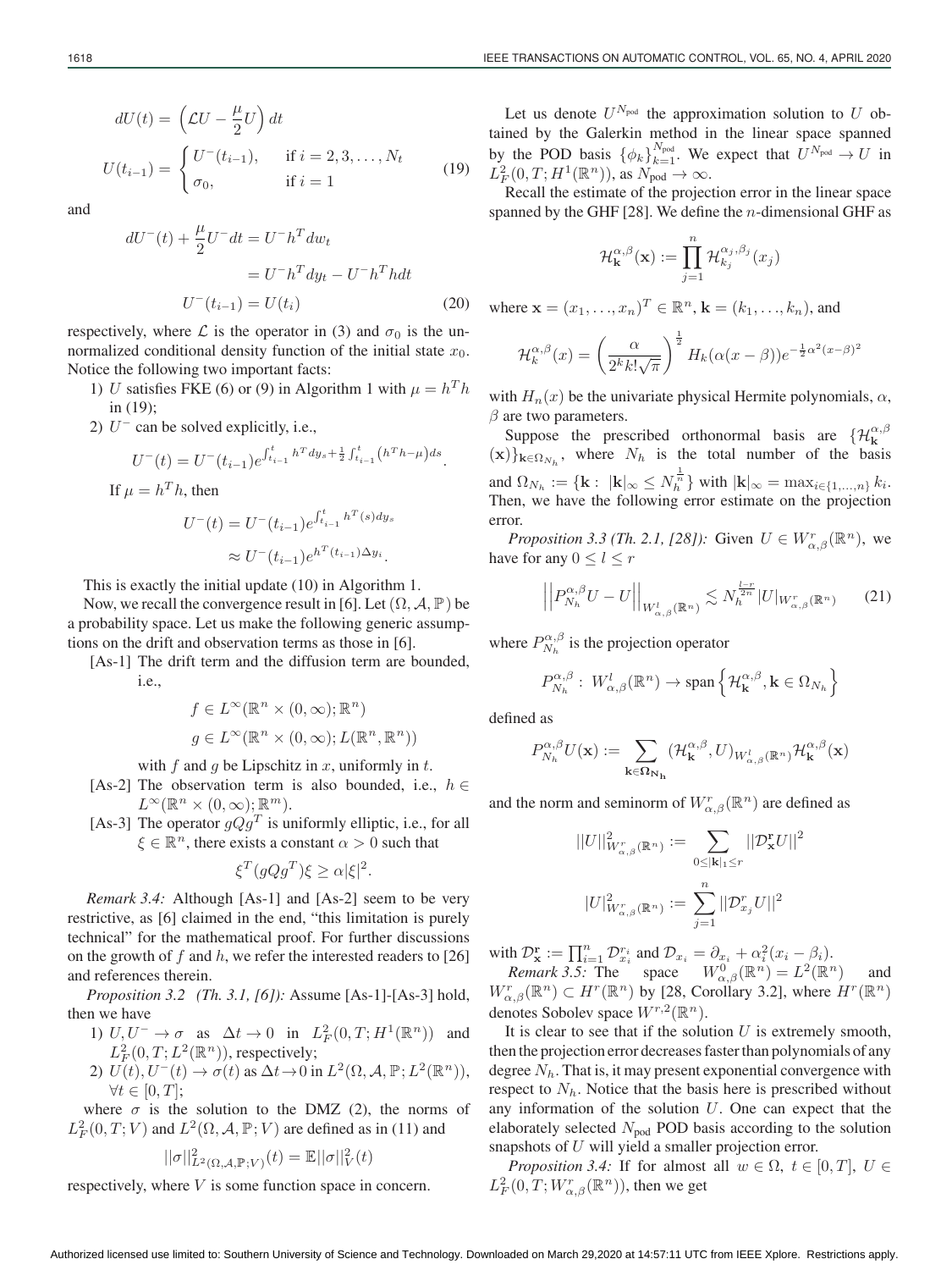$$
\|U^{N_{\text{pod}}} - U\|_{L_F^2(0,T;H^1(\mathbb{R}^n))}^2
$$
  
\$\lesssim N\_{\text{pod}}^{\frac{1-r}{n}}(1+T) ||U||\_{L\_F^2(0,T;W\_{\alpha,\beta}^r(\mathbb{R}^n))}^2\$. (22)\$

*Proof:* It is clear to see that

$$
\|U^{N_{\text{pod}}} - U\|_{L_F^2(0,T;H^1(\mathbb{R}^n))}^2
$$
\n
$$
\lesssim \|U^{N_{\text{pod}}} - U\|_{L_F^2(0,T;W_{\alpha,\beta}^1(\mathbb{R}^n))}^2
$$
\n
$$
\leq \|P_{\Phi}^{\alpha,\beta}U - U\|_{L_F^2(0,T;W_{\alpha,\beta}^1(\mathbb{R}^n))}^2
$$
\n
$$
+ \|P_{\Phi}^{\alpha,\beta}U - U^{N_{\text{pod}}}\|_{L_F^2(0,T;W_{\alpha,\beta}^1(\mathbb{R}^n))}^2
$$
\n
$$
\leq \|P_{N_{\text{pod}}}^{\alpha,\beta}U - U\|_{L_F^2(0,T;W_{\alpha,\beta}^1(\mathbb{R}^n))}^2
$$
\n
$$
+ \|P_{\Phi}^{\alpha,\beta}U - U^{N_{\text{pod}}}\|_{L_F^2(0,T;W_{\alpha,\beta}^1(\mathbb{R}^n))}^2
$$
\n
$$
\lesssim N_{\text{pod}}^{\frac{1-r}{n}} \mathbb{E} \left\{ \int_0^T |U|_{W_{\alpha,\beta}}^2(\mathbb{R}^n)dt \right\}
$$
\n
$$
+ \int_0^T \int_0^t |U|_{W_{\alpha,\beta}}^2(\mathbb{R}^n)dsdt \right\} \qquad (23)
$$

where the first inequality follows by Remark 3.5, the third inequality is due to the minimizer property of POD basis and the last inequality is obtained by (21) and the similar argument in [28, Th. 3.3].

*Remark 3.6:* The similar result in Proposition 3.4 can be obtained for bounded domain  $D \subset \mathbb{R}^n$ . We refer the interested readers to [34].

From Propositions 3.2 and 3.4, we get

*Theorem 3.5:* Assume [As-1]–[As-3] hold, then we have

- 1)  $U^{N_{\text{pod}}} \to \sigma$  in  $L^2_F(0,T;H^1(\mathbb{R}^n))$ , as  $N_{\text{pod}} \to \infty$  and  $\Delta t \rightarrow 0$  subsequently;
- 2)  $U^{N_{\text{pod}}}(t) \to U(t)$  in  $L^2(\Omega, \mathcal{A}, \mathbb{P}; H^1(\mathbb{R}^n))$ , for all  $t \in$  $[0, T]$ .

# *2) Analysis Based on the Offline and Online Algorithm of the Pathwise Robust DMZ Equation:* Suppose the assump-

tion in Remark 3.3 holds, then we obtain the POD basis  $\{\phi_k\}_{k=1}^{N_{\text{pod}}}$  $k=1$ from one given sample path  $\omega_0 \in \Omega$ . The boundedness condition in [As-1]–[As-3] can be replaced by some mild growth condition.

For all  $(x, t) \in \mathbb{R}^n \times [0, T]$ :  $[As-4]$ 

$$
N(x,t) + \frac{3}{2}n||gQg^{T}||_{\infty} + |f - D_w K| \le C_1
$$

[As-5]

$$
e^{-\sqrt{1+|x|^2}} \left[14n||gQg^T||_{\infty} + 4|f - D_w K|\right] \le C_2
$$

where

$$
K(x,t) := h^T(x,t)S^{-1}(t)y_t(w_0)
$$

$$
N(x,t) := -\frac{\partial}{\partial t} (h^T S^{-1}) y_t(\omega_0) - \frac{1}{2} D_w^2 K
$$
  
+ 
$$
\frac{1}{2} D_w K \cdot \nabla K - f \cdot \nabla K - \frac{1}{2} (h^T S^{-1} h)
$$

with

$$
D_w^2(\circ) := \sum_{i,j=1}^n (gQg^T)_{ij} \frac{\partial^2 \circ}{\partial x_i \partial x_j}
$$

$$
D_w(\circ) := \left[ \sum_{j=1}^n (gQg^T)_{ij} \frac{\partial \circ}{\partial x_j} \right]_{i=1}^n.
$$

Moreover, let  $B_R \in \mathbb{R}^n$  be the ball centered at the origin with the radius  $R > 0$ , we assume further that on any  $B_R$ , we have [As-6]  $N(x, t) \leq C_3$ ,

[As-7] There exists some  $\alpha \in (0,1)$  such that

$$
|N(x,t) - N(x,t;\bar{t})| \le C_4 |t - \bar{t}|^{\alpha}
$$

for all  $(x, t) \in D \times [0, T]$ ,  $\overline{t} \in [0, T]$ , where  $N(x, t;$  $\bar{t}$ ) is  $N(x,t)$  with  $y_t = y_{\bar{t}}$ .

In [26, Ths. 3.1 and 3.2], the second and the third author of this paper show that for any  $T > 0$ , the solution of the pathwise robust DMZ (5) in  $\mathbb{R}^n \times [0,T]$ , denoted as  $u(x, t)$ , can be approximated by the solution to  $(5)$  restricted on the ball  $B_R$ with Dirichlet boundary condition, denoted as  $u_R$ . Moreover,  $u_R$ can be approximated in  $L^1$  sense by the solution of (5) freezing  $y_t$  in  $[t_j, t_{j+1}]$  to be  $y_{t_j}, j = 0, \ldots, N_t - 1$ .

Our POD algorithm is performed on some bounded domain  $D \subset \mathbb{R}^n$ . In [25], the second author and her coworker showed if we solve (9) by ofline and online algorithm with generalized Jacobi polynomial for scalar NLF problem, then the error of the approximate solution decays exponentially fast with respect to the number of the basis, if the solution of (9) is smooth enough. We claim that this result is also valid for  $x \in \mathbb{R}^n$ ,  $n \geq 1$ , under the assumption that

[As-8]

$$
\frac{1}{2} \sum_{i,j=1}^n \frac{\partial^2}{\partial x_i \partial x_j} (gQg^T)_{ij} - \nabla \cdot f - \frac{1}{2} h^T S^{-1} h \leq C_5
$$

[As-9]

$$
\frac{1}{2}(gQg^T)\nabla\left(\ln\left(\frac{g^Tg}{\mathbf{w}_{-1,-1}}\right)\right) - f \leq C_6
$$

where **w**−1,−<sup>1</sup> is the weight associated with the Jacobi polynomials,  $\mathbf{w}_{-1,-1} = \prod_{i=1}^{n} (1-x_i)^{-1} (1+x_i)^{-1}.$ 

If the POD basis  $\{\phi_k\}_{k=1}^{N_{\text{pod}}}$  obtained by minimizing the projection error in the norm  $X = W_{\mathbf{w}_{-1,-1}}^r(I)$  in (13),  $I = [-1, 1]$ , with Remark 3.3, one can argue similarly as in (23) to get that

$$
\left| \left| u^{N_{\text{pod}}} - u \right| \right|_{L^2 \left( 0, T; W^1_{\mathbf{w}_{-1,-1}} \right)}^2 \le C^* N_{\text{pod}}^{2(1-r)} \tag{24}
$$

where  $u^{N_{\text{pod}}}$  is the numerical solution obtained by the Galerkin method in the spanned linear space span $\{\phi_k(x),\}$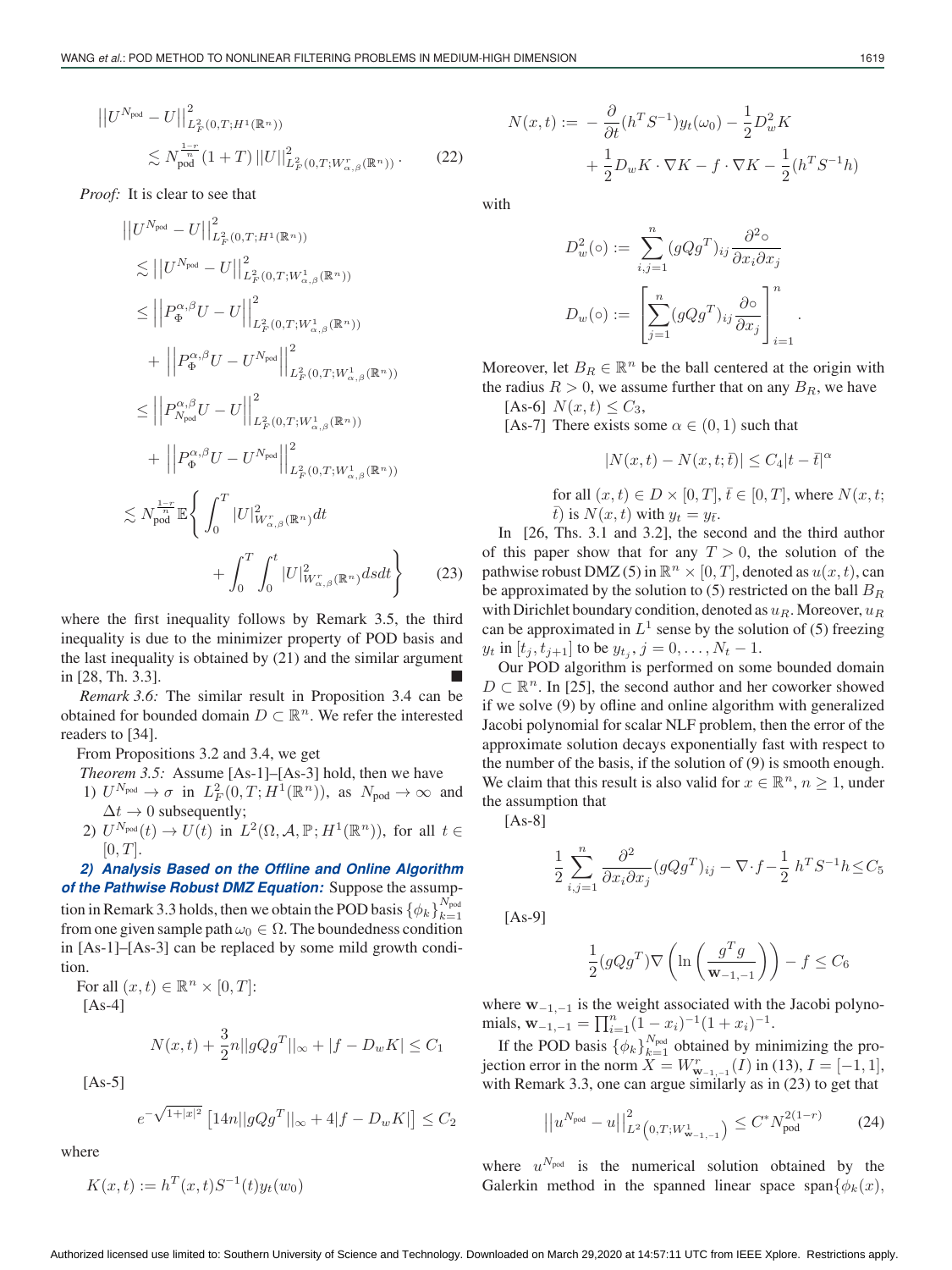$$
k=1,\ldots,N_{\text{pod}}\},\text{and}
$$

$$
\|\circ\|_{W^r_{\mathbf{w}_{-1,-1}}(I)}^2 = \sum_{k=0}^r |\circ|_{W^r_{\mathbf{w}_{-1,-1}}(I)}^2
$$
  

$$
|\circ|_{W^r_{\mathbf{w}_{-1,-1}}(I)}^2 = \langle \partial^r u, \partial^r u \rangle_{\mathbf{w}_{-1+r,-1+r}}.
$$

## IV. NUMERICAL RESULTS

In this section, we are interested in investigating the approximation properties of our POD algorithm and the computational savings over existing methods. The experiments are performed in 2-D NLF problems. We shall clarify the settings of these two problems first.

*Example 1. Almost linear problem:* This problem is modeled by an SDE in the Ito as follows:

$$
\begin{cases}\ndx_1 = dv_1 \\
dx_2 = dv_2 \\
dy_1 = x_1(1 + 0.2\cos(x_2))dt + dw_1 \\
dy_2 = x_2(1 + 0.2\cos(x_1))dt + dw_2\n\end{cases}
$$
\n(25)

where  $E[dw_t dw_t^T] = I_2 dt$ ,  $E[dv_t dv_t^T] = 0.1I_2 dt$ , with  $w =$  $[w_1, w_2]^T$ ,  $v = [v_1, v_2]^T$ ,  $I_2$  be the identity matrix of size  $2 \times 2$ . The states are two independent standard Brownian motions. The initial state is  $x(0) = [x_1(0), x_2(0)]^T = [1, 1.2]^T$ . We shall denote the state in vector form  $x(t)=[x_1(t), x_2(t)]^T$ . The total experimental time is  $T = 20$ .

*Example 2. Cubic sensor problem:* The observations in cubic sensor problem have higher nonlinearity than those in (25), which may cause problem when using the conventional extended Kalman filter (EKF). It is modeled in the following equation:

$$
\begin{cases}\ndx_1 = (-0.4x_1 + 0.1x_2)dt + dv_1 \\
dx_2 = -0.6x_2dt + dv_2 \\
dy_1 = (x_1^3 + x_2)dt + dw_1 \\
dy_2 = (x_2^3 + x_1)dt + dw_2\n\end{cases}
$$
\n(26)

where  $E[dw_t dw_t^T] = I_2 dt$  and  $E[dv_t dv_t^T] = 0.1I_2 dt$ . The initial state is  $x(0) = [x_1(0), x_2(0)]^T = [0.1, 0.05]^T$ . The total experimental time is  $T = 10$ .

*Remark 4.1:* It can be easily verified that Examples 1 and 2 satisfy the Assumptions [As-4]–[As-9].

#### *A. Comparison With Existing Methods*

In this section, we shall mainly compare the estimation performance and real-time manner of our POD algorithm with the reference solutions, EKF and PF in two examples (25) and (26), respectively.

In both examples, the real state is generated by solving the SDE (25) or (26) for x in the time interval  $[0, T]$  (T = 20 or 10) with time step  $dt = 0.01$  using the Euler–Maruyama method [22]. This provides us the values of the real state at discrete times  $t_j = jdt, j = 1, ..., 2000$  (or 1000).

*Example 1. Almost linear problem:* To obtain sufficient amount of snapshots, as described in Algorithm 2, we partition the time interval [0,20] with observation time step  $\Delta t = 0.2$ ,



Fig. 1. Estimations of the almost linear problem (25) obtained by our POD algorithm (in red dashed line), the reference solution (in orange dot), the EKF (in purple dashed line), and the PF with 5000 particles (in green dot) versus time have been plotted. The blue line is the true state generated by one realization.

generate  $N_{\text{mc}} = 500$  random observations  $\{y_{t_i}(\omega_i)\}\$  with  $1 \leq$  $j \le 100, 1 \le i \le 500$ , and use FDM to solve FKE (6) with initial density function  $\sigma_0(x) = \exp(-2|x|^2)$  along each sample path  $\omega_i$  within the spacial domain  $[-5, 5]^2$  and 1-D mesh size  $\Delta x = 10/128$ . The Courant–Friedrichs–Lewy (CFL) stability condition of FDM is satisfied by choosing the time step as  $\frac{dt}{10}$ . The POD basis functions are constructed as in (15).

In Fig. 1, we plot the estimations of both two states in one realization obtained by our POD algorithm with the number of the POD basis  $N_{\text{pod}} = 70$ . The reference solution is obtained by solving FKE (6) directly online by FDM. It seems that all methods give acceptable experimental results except for the EKF. Yet our algorithm gives significant computational savings. The CPU time of the reference method is 41.54 s, that of PF is 156.58 s, while that of our algorithm is only 2.97 s (the time for online computing), which is almost  $\frac{1}{14}$  of the reference method and  $\frac{1}{53}$  of the PF. We remark that the efficiency of the PF is closely related to the number of particles. In this example, we use 5000 particles to avoid explosion in the tracking, which might happen frequently if only 1000 particles are used.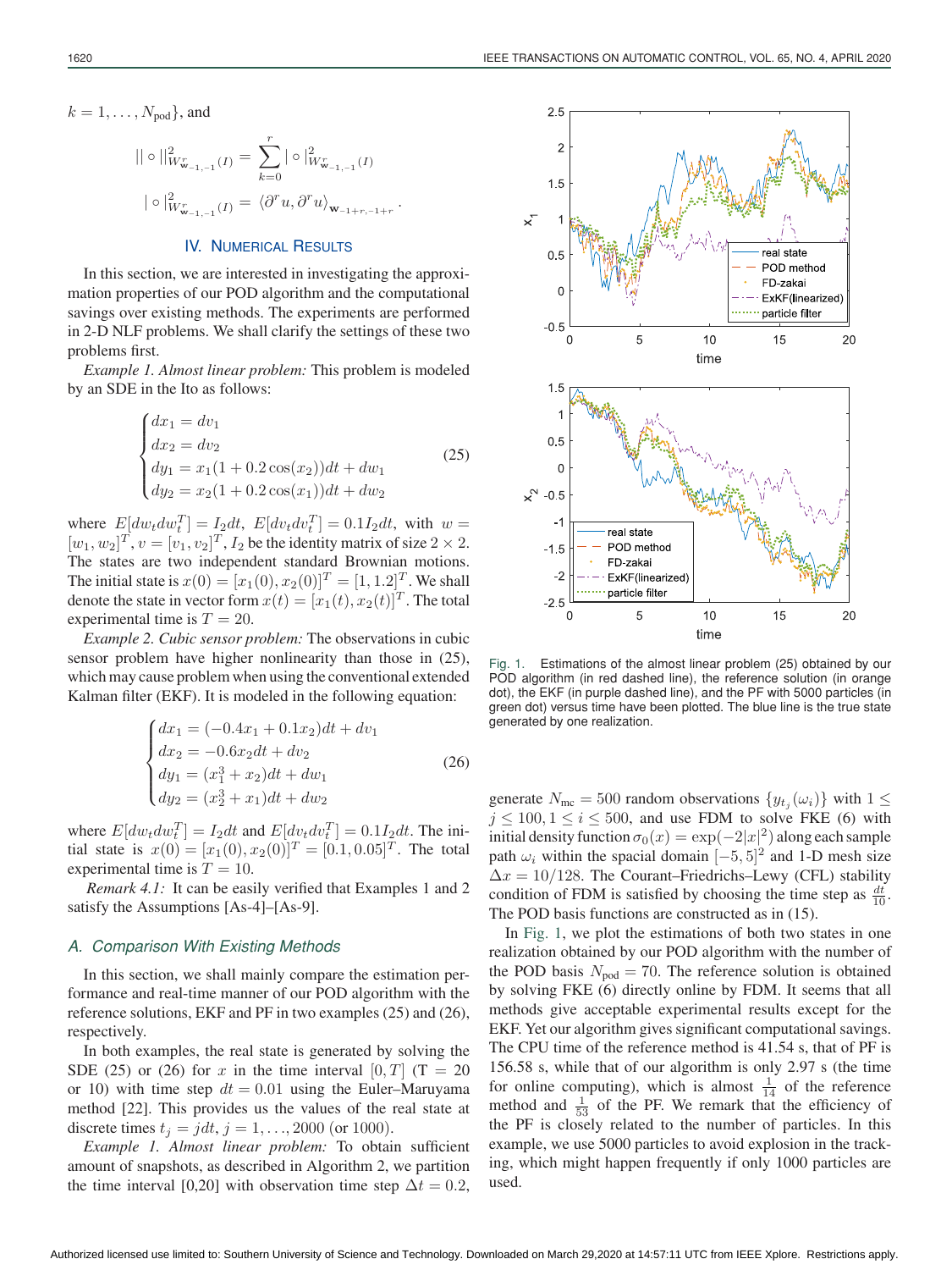

Fig. 2. Estimations of the cubic sensor problem (26) obtained by our POD algorithm (in red dashed line), the reference solution (in orange dot), and the EKF (in purple dashed-dot), and the PF with 1000 particles (in green dot) versus time have been plotted. The blue line is the true state generated by one realization.

*Example 2. Cubic sensor problem:* In this example, the reference solution is also obtained by using FDM to solve FKE (6) with initial density function  $\sigma_0(x) = \exp(-|x|^4/4)$ . The spacial domain is  $[-3, 3] \times [-3, 3]$  with 1-D mesh size  $\Delta x = 6/128$ . The time step is chosen to be  $\frac{dt}{40}$  satisfying the CFL stability condition.  $N_{\text{pod}} = 100$  basis are constructed according to (15) after the similar training in Example 1.

In Fig. 2, we display the similar results as those in Fig. 1. The CPU time of the reference method is 99.83 s, that of PF with 1000 particles is 14.94 s, while that of our algorithm is only 2.21 s. Compared to Example 1, fewer particles are required to avoid the explosion. This reveals that in some sense the random walk is nontrivial, since it is harder to catch its behavior by Monte Carlo simulation.

*Remark 4.2:* The CPU time of the reference solution in Example 2 is significantly longer than that in Example 1, since the time discretization in Example 2 is 4 times finer than that in Example 1. We believe that the finer time discretization is due to the higher nonlinearity. Notice that all the computations of the reference solution are conducted in the online stage.



Fig. 3. Decay property of eigenvalues in the POD algorithm.

We repeat the experiments for  $N_{\text{path}} = 300$  times and record the mean square errors averaged over 300 sample paths. The MSE for certain method is defined as

$$
MSE(\mathbf{x}) := \frac{1}{300} \sum_{i=1}^{300} \frac{1}{N_t} \sum_{j=1}^{N_t} |\mathbf{x}^{i}(t_j) - \mathbf{x}^{i}_{true}(t_j)|
$$

where  $|\cdot|$  is the Euclidean distance,  $x^i$  is the numerical estimation obtained by different methods for the ith sample path of the true state  $\mathbf{x}_{\text{true}}^i$ . We find that the MSE of our POD algorithm is 0.8849, that of the reference method is 0.8523, while that of the PF with 1000 particles is 0.9188. Notice that the further compression by POD algorithm has comparable accuracy with the reference solution, which is only with the difference less than 4%.

## *B. More Discussions on Our POD Algorithm*

In our POD algorithm, there are still some parameters to be tuned in, for example, the number of the constructed basis, the choice of the training snapshot solutions, etc. In this section, we shall do the numerical experiments on Example 2, since both examples present similar behaviors and low-dimensional structure of Example 2 seems to be more difficult to be captured due to the cubic observation function.

*1) Decay Property of the Relative Errors Versus the Number of the Basis:* It has been shown in Proposition 3.1 that the relative  $L^2$  error of the training solutions can be represented by the quantity  $1 - \rho$ , where  $\rho$  is defined in (17)

$$
\frac{\sum_{k=N_{\text{pod}}+1}^{N} \lambda_k}{\sum_{k=1}^{N} \lambda_k} = 1 - \rho
$$

where N and  $N_{\text{nod}}$  are the total number of snapshots and that of the POD basis. In Fig. 3, we plot the quantity of the eigenvalues in decreasing order. One can see that the eigenvalues decay exponentially fast, which implies that the quantity  $1 - \rho$  also decays exponentially fast with respect to the number of the basis. We use regression to fit the data and find the decay speed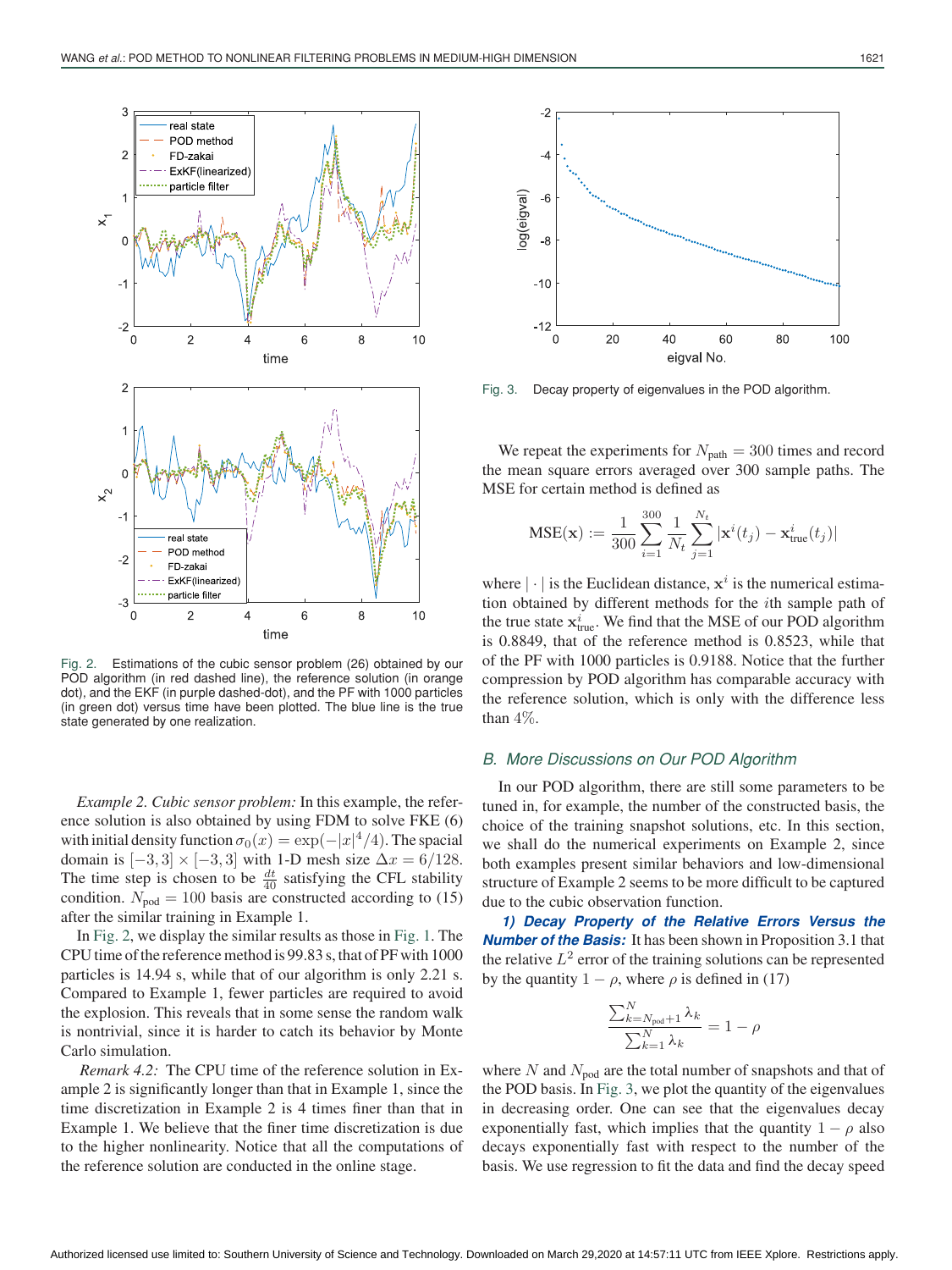

Fig. 4. Relative  $L^2$  errors of one realization versus time are plotted with the number of the basis being  $N_{\text{pod}} = 80, 110, 140, 170,$  and 200.

of the quantity  $1 - \rho$  is proportional to  $\exp(-C_1 N_{\text{pod}})$ , with  $C_1 = 0.0422.$ 

In Section III-B, we show theoretically in Proposition 3.4 that the relative error

$$
\frac{\left| \left| U^{N_{\text{pod}}} - U \right| \right|_{L^2_F(0,T;H^1(\mathbb{R}^n))}^2}{\left| \left| U \right| \right|_{L^2_F(0,T;W_{\alpha,\beta}^r(\mathbb{R}^n))}^2} \tag{27}
$$

is controlled by  $N_{\text{pod}}^{\frac{1-r}{n}}(1+T)$ . In other words, if the reference solution is smooth enough, the relative error (27) can present exponential decay as  $N_{\text{pod}} \to \infty$ . Here, we generate  $N_{\text{path}} = 300$ sample paths  $x_t$  and observation paths  $y_t$ . We record the relative  $L^2$  error defined as

$$
err(t) := \frac{||u_{ref} - u_{pod}||_{L^2}}{||u_{ref}||_{L^2}}
$$

of the numerical solution obtained using fixed number of the basis ranging from 1 to 200 and for each sample paths. For fixed number of the basis, one averages the relative errors over all these 300 sample paths.

We use regression to fit the averaged relative  $L^2$  errors over  $N_{\text{path}} = 300$  sample paths between two methods and find the decay rate is proportional to  $\exp(-C_2N_{\text{pod}})$  with  $C_2 = 0.0293$ and 0.0195 for Examples 1 and 2, respectively, where  $N_{\text{pod}}$  is the number of the basis. The relatively slow decay in the cubic sensor problem may imply that it has more complicated structure than the almost linear problem. This also explains why in Section IV-A different  $N_{\text{pod}}$  are chosen to guarantee  $\mathcal{O}(10^{-2})$  relative error in two examples.

In Fig. 4, we plot the relative  $L^2$  error evolution of one realization in the cubic sensor problem versus different number of the basis. One finds that at each time discretization the error decays monotonically as the number of the basis increases. More significant observation is that just increasing the number of the basis cannot improve resolutions, if the basis does not carry enough information after the training. This phenomena can be seen from Fig. 4 at time instant around  $t = 3.7$  and 9.8, where



Fig. 5. Profiles of the first three basis in the cubic sensor problem (26) from  $N_{\text{mc}} = 500$  are displayed. (a) First basis. (b) Second basis. (c) Third basis.

the peaking of the errors are not relieved even after doubling the number of the basis.

*2) Selection of the Training Solutions:* The construction of the basis depends highly on the training set. How the training set affects the basis? Recall that we generate  $N_{\text{mc}} = 500$  sample paths of the states and the observations, and the snapshots are  $\mathcal{U} = \{u(\cdot,t_j,\omega_i)\}\text{, here } \omega_i \in \Omega, i = 1,\ldots,N_{\text{mc}}, t_j = j\Delta t, j = j$  $1, \ldots, N_t (= \frac{T}{\Delta t})$  with  $\Delta t = 0.2$ . We also try to generate less sample paths such as  $N_{\text{mc}} = 125$  or  $N_{\text{mc}} = 250$ , and find that the

 $\overline{c}$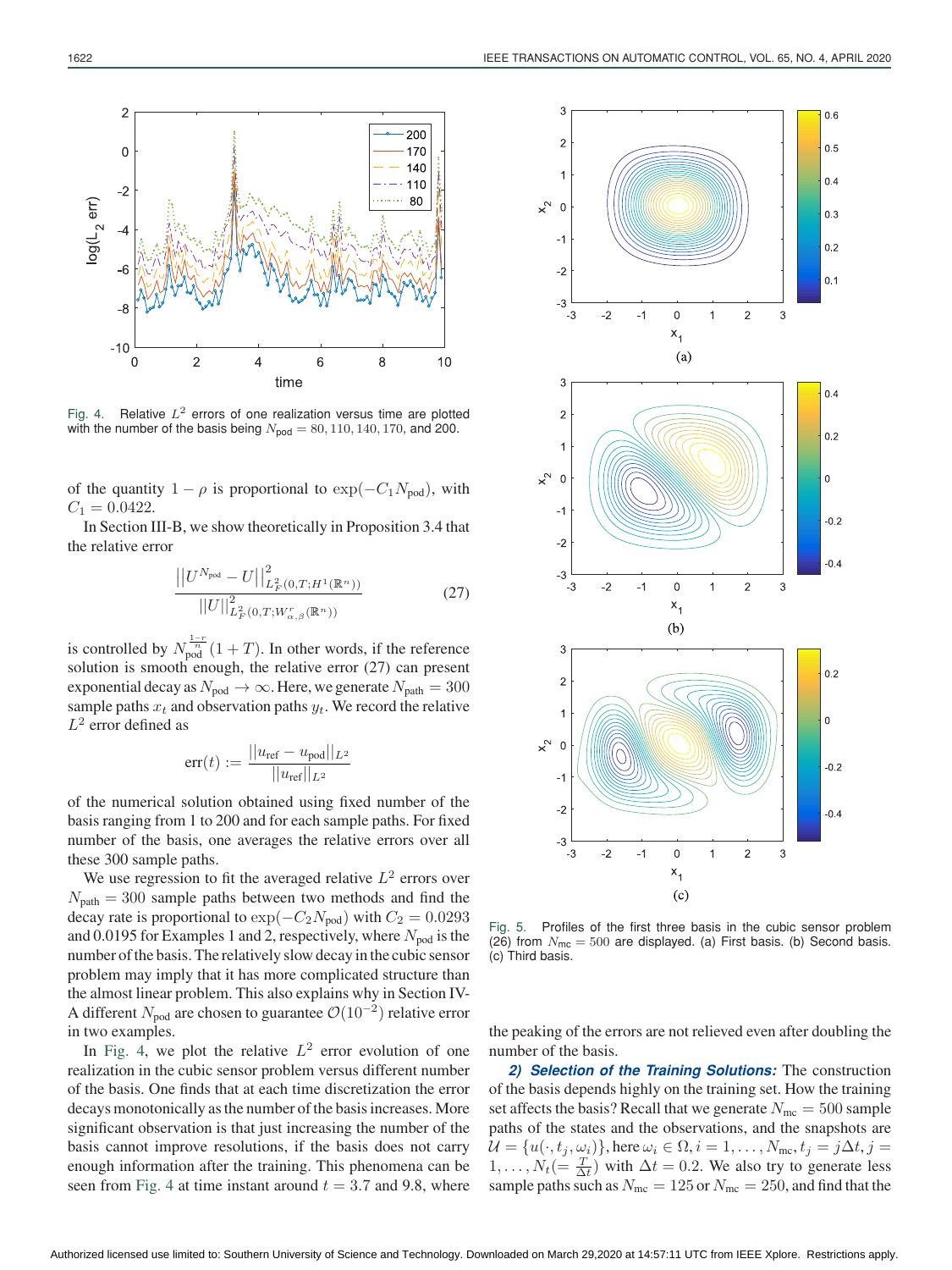first few dominant basis from various  $N_{\text{pod}}$  are hard to distinguish by eyes from various  $N_{\text{mc}}$ .

In Fig. 5, we show the first three dominant basis obtained with  $N_{\text{mc}} = 500$ . The higher order of the basis is, the more local structures of the solutions have been captured. It would be interesting and challenging to generate the snapshots capable of capturing most of the variations of the solution space. This issue will be investigated in our on-going work, especially in the higher dimensional NLF problems.

## V. CONCLUSION

The POD algorithm can be viewed as a compression in using offline and online algorithm developed in [26]. The beforehand numerical experiments or history data are necessary for the training purpose. The low-dimensional structures in the solution space of the FKE have been captured and used to build the basis by the method of snapshots in advance. Similar as the offline and online algorithm, in the offline stage, we not only construct the basis, but also compute the propagation of the basis according to the FKE operator. Then, in the online stage, we only need to compute the projection coefficients of the solutions on the basis and update the corresponding results with the new-coming observations. Since the basis functions in the POD algorithm are problem-dependent and more adaptive to the target solution space, the DOF in the POD algorithm is much smaller than other existing methods, which helps us alleviate the curse of dimensionality to a certain extent. Therefore, the POD algorithm enables us to solve the NLF problem in a real-time manner.

Under some generic assumptions as in [6], we provide the convergence analysis of our POD algorithm theoretically. Two 2-D NLF problems: almost linear problem and cubic sensor problem have been investigated numerically. The theoretical convergence rate has been verified numerically. It is shown numerically that our POD algorithm yields as good approximations as the reference solution obtained by FDM. But our algorithm can be much more efficient. We expect even better performance of efficiency in higher-dimensional NLF problems, which is one of our future topics.

Some further discussions on the POD algorithm, such as the choice of number of POD basis, the number of snapshots, etc, have been included. It seems that it is unnecessary to provide a huge amount of snapshots for training in our numerical experiments, but how to choose the parameter sample points in computing the solution snapshots remains a challenging open question, especially for systems with time-dependent and/or stochastic parameters, which is also raised in a recent review paper [5] and will be our future study.

#### **REFERENCES**

- [1] H. Abdi and L. Williams, "Principal component analysis," *Wiley Interdiscip. Rev. Comput. Statist.*, vol. 2, no. 4, pp. 433–459, 2010.
- [2] M. S. Arulampalam, S. Maskell, N. Gordon, and T. Clapp, "A tutorial on particle filters for online nonlinear/non-Gaussian Bayesian tracking," *IEEE Trans. Signal Process.*, vol. 50, no. 2, pp. 174–188, Feb. 2002.
- [3] A. Bain and D. Crisan, *Fundamentals of Stochastic Filtering* (Stochastic Modeling and Applied Probability, 60). Berlin, Germany: Springer, 2009.
- [4] J. Baras, G. Blankenship, and W. Hopkins, "Existence, uniqueness, and asymptotic behavior of solutions to a class of Zakai equations with unbounded coefficients," *IEEE Trans. Autom. Control.*, vol. AC-28, no. 2, pp. 203–214, Feb. 1983.
- [5] P. Benner, S. Gugercin, and K. Willcox., "A survey of projection-based model reduction methods for parametric dynamical systems," *SIAM Rev.*, vol. 57, no. 4, pp. 483–531, 2015.
- [6] A. Bensoussan, R. Glowinski, and A. Rascanu, "Approximation of the Zakai equation by the splitting up method," *SIAM J. Control Optim.*, vol. 28, no. 6, pp. 1420–1431, 1990.
- [7] G. Berkooz, P. Holmes, and J. L. Lumley, "The proper orthogonal decomposition in the analysis of turbulent flows," *Annu. Rev. Fluid Mech.*, vol. 25, no. 1, pp. 539–575, 1993.
- [8] M. Cheng, T. Y. Hou, M. Yan, and Z. Zhang, "A data-driven stochastic method for elliptic PDEs with random coefficients," *SIAM/ASA J. Uncertain. Quant.*, vol. 1, pp. 452–493, 2013.
- [9] M. Cheng, T. Y. Hou, and Z. Zhang, "A dynamically bi-orthogonal method for stochastic partial differential equations I: Derivation and algorithms," *J. Comput. Phys.*, vol. 242, pp. 843–868, 2013.
- [10] M. Cheng, T. Y. Hou, and Z. Zhang, "A dynamically bi-orthogonal method for stochastic partial differential equations II: Adaptivity and generalizations," *J. Comput. Phys.*, vol. 242, pp. 753–776, 2013.
- [11] T. Duncan, "Probability densities for diffusion processes with applications to nonlinear filtering theory and detection theory," Stanford Electronics Labs, Stanford Univ., Stanford, CA, USA, Tech. Rep. no. TR-7001-4, 1967.
- [12] W. Fleming and S. Mitter, "Optimal control and nonlinear filtering for nondegenerate diffusion processes," *Stochastics*, vol. 8, no. 1, pp. 63–77, 1982.
- [13] F. Gustafsson *et al.*, "Particle filters for positioning, navigation, and tracking," *IEEE Trans. Signal Process.*, vol. 50, no. 2, pp. 425–437, Feb. 2002.
- [14] I. Gyöngy and N. Krylov, "On the splitting-up method and stochastic partial differential equations," *Ann. Probab.*, vol. 31, no. 2, pp. 564–591, 2003.
- [15] A Hannachi, I. Jolliffe, and D. Stephenson, "Empirical orthogonal functions and related techniques in atmospheric science: A review," *Int. J. Climatol.*, vol. 27, no. 9, pp. 1119–1152, 2007.
- [16] P. Holmes, J. Lumley, and G. Berkooz, *Turbulence, Coherent Structures, Dynamical Systems and Symmetry*. Cambridge, U.K.: Cambridge Univ. Press, 1998.
- [17] T. Iliescu and Z. Wang, "Variational multiscale proper orthogonal decomposition: Convection-dominated convection-diffusion-reaction equations," *Math. Comp.*, vol. 82, no. 283, pp. 1357–1378, 2013.
- [18] K. Itô, "Approximation of the Zakai equation for nonlinear filtering," *SIAM J. Control Optim.*, vol. 34, no. 2, pp. 620–634, 1996.
- [19] K. Itô, *Diffusion Processes*. Hoboken, NJ, USA: Wiley, 1974.
- [20] G. Kallianpur, *Stochastic Filtering Theory*, vol. 13. Berlin, Germany: Springer, 2013.
- [21] K. Karhunen, Uber lineare methoden in der Wahrscheinlichkeitsrechnung. *Ann. Acad. Sci. Fennicae. Ser. A. I. Math. Phys.*, vol. 37, pp. 1–79, 1947.
- [22] P. E. Kloeden and E. Platen, *Numerical Solution of Stochastic Differential Equations*. Berlin, Germany: Springer-Verlag, 1992.
- [23] M. Loève, *Probability Theory. Vol. II (GTM. 46)*, 4th ed. Berlin, Germany: Springer-Verlag, 1978.
- [24] S. Lototsky, R. Mikulevicius, and B. L. Rozovskii, "Nonlinear filtering revisited: A spectral approach," *SIAM J. Control Optim.*, vol. 35, no. 2, pp. 435–461, 1997.
- [25] X. Luo and F. Wang, "Generalized Jacobi spectral method in solving nonlinear filtering problems," in *Proc. 57th IEEE Conf. Decis. Control*, Miami Beach, FL, USA, Dec. 17–19, 2018, pp. 7206–7212.
- [26] X. Luo and S. S. T. Yau, "Complete real time solution of the general nonlinear filtering problem without memory," *IEEE Trans. Autom. Control.*, vol. 58, no. 10, pp. 2563–2578, Oct. 2013.
- [27] X. Luo and S. S. T. Yau, "Hermite spectral method to 1-D forward Kolmogorov equation and its application to nonlinear filtering problems," *IEEE Trans. Autom. Control.*, vol. 58, no. 10, pp. 2495–2507, Oct. 2013.
- [28] X. Luo and S. S. T. Yau, "Hermite spectral method with hyperbolic cross approximations to high-dimensional parabolic PDEs," *SIAM J. Numer. Anal.*, vol. 51, no. 6, pp. 3186–3212, 2013.
- [29] R. Mortensen, "Optimal control of continuous-time stochastic systems," Berkeley Electron. Res. Lab, California Univ., Berkeley, CA, USA, Tech. Rep. no. ERL-66-1, 1966.
- [30] N. Nagase, "Remarks on nonlinear stochastic partial differential equations: An application of the splitting-up method," *SIAM J. Control Optim.*, vol. 33, no. 6, pp. 1716–1730, 1995.